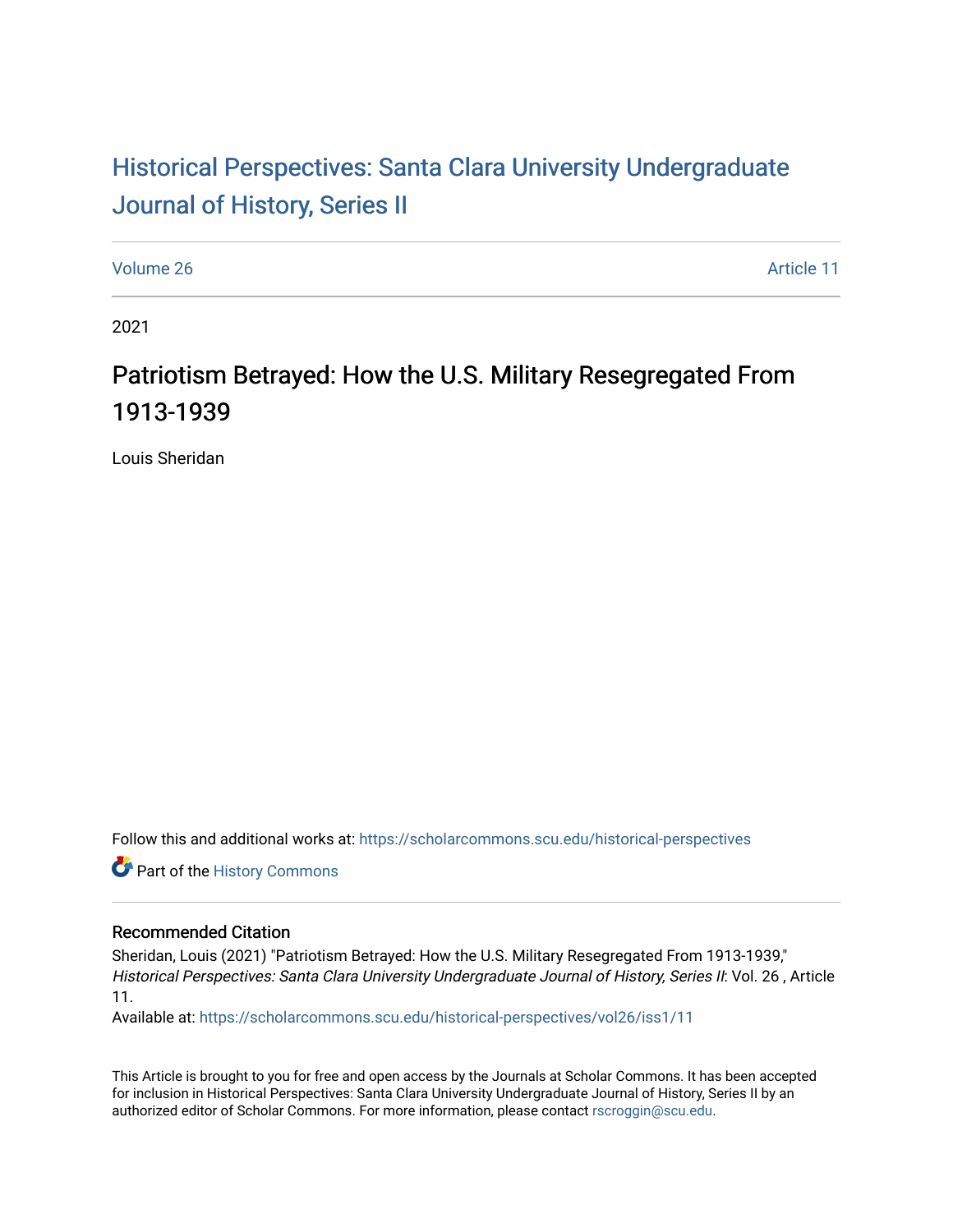## **Patriotism Betrayed: How the U.S. Military Resegregated From 1913-1939**

## **Louis Sheridan**

From 1913 to 1939, segregation in the U.S. military grew steadily worse due to President Woodrow Wilson's racist policies, an influx of white officers commissioned during World War I who had no experience working with black soldiers, and white society's fear of black veterans. Popular narratives of racism and the fight against it often unfold as a steady linear progression that gets slowly better with time. However, there are many dispiriting cases in American history in which racial progress occurred, only to be rolled back, leaving things as bad as or worse than before. The imposition of Jim Crow following the collapse of Reconstruction is the best-known example. Sadly, the racial resegregation of the U.S. military during this period stands as another.

The first and most straightforward factor responsible for military resegregation was the presidency of Woodrow Wilson. Wilson became President of the United States on March 4, 1913 and immediately sought to marginalize black people in every part of the federal government. Born in Virginia in 1856 and raised in Georgia, he was the first southerner elected to the White House since the Civil War, as well as the only President in U.S. history to have been a citizen of the Confederate States of America before being elected. He was eight when the war ended, and his southern upbringing and memories of the conflict may help to explain his fervent support of segregation and white supremacy. As a professor at Princeton University, he wrote a five-volume series in 1902 titled *A History of the American People* that spoke favorably of the Ku Klux Klan, describing it as "bound together in loose organization to protect the southern country from some of the

*Historical Perspectives,* Series II, Volume XXVI*,* 2021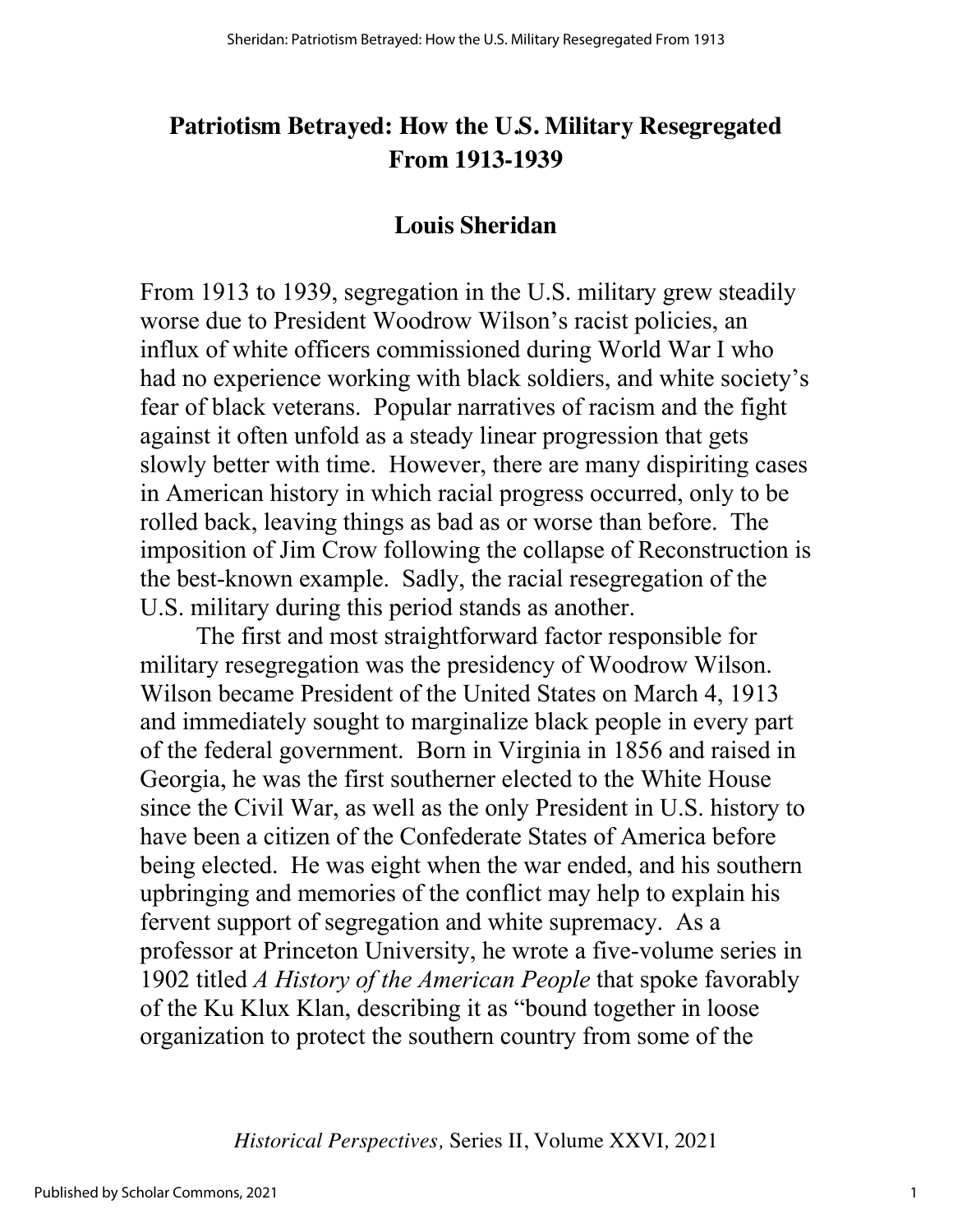ugliest hazards of a time of revolution."1 In office, he was criticized by many for segregating the workspaces of previously unsegregated departments and for appointing almost no black nominees to office, even to positions that had traditionally been filled by African-Americans like the Haitian and Liberian ambassadorships. Oswald Garrison Villard, a nationally famous white journalist and civil rights activist at the time, excoriated Wilson's administration in 1913 for its "distinct hostility to the colored people," decrying that "to the colored workers all this segregating has been more brutal than a slap in the face. It is as if the great Government of the United States had gone out of its way to stamp them publicly as lepers, as physically and morally contagious and unfit for association with white people."2 His approach towards race relations in the military reflected the same approach.

It is impossible to understand what occurred both broadly in the United States and the military specifically during this period of time, which many historians now call "the nadir of race relations," without analyzing Wilson and the political forces he represented. After the Civil War, which ended less than fifty years before he took office, white supremacy in the country had been at least somewhat suppressed by both Reconstruction and a series of Republican and Northern Democrat administrations. The country still scorned Southern Democrats, the most racist political faction and the one many voters still blamed for the secession and the brutal civil war that it caused. Reconstruction had been ended with the attendant rollback of most of its civil rights gains in the south long before Wilson took office. However, his election to the highest office in the United States marked an ultimate triumph in the comeback of white southern political power and heralded its ascension into national politics as well as at the state level. This

<sup>1</sup> Woodrow Wilson, *A History of the American People* (New York, NY: Harper, 1902), 225.

<sup>2</sup> Oswald Garrison Villard, "The President and the Segregation at Washington." *The North American Review* 198, no. 697 (1913): 800-07.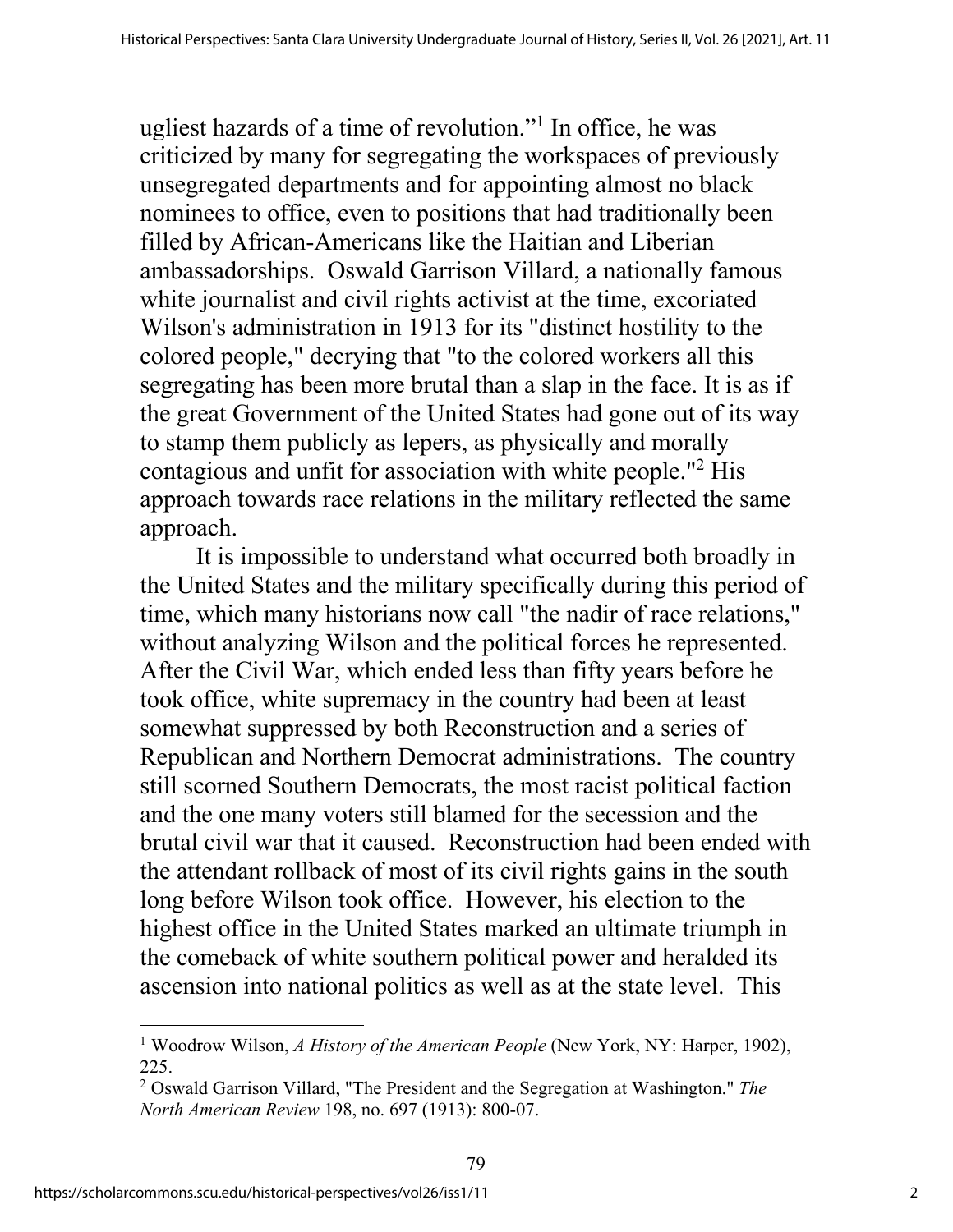largely explains why race relations within both the military and broader society became so bad at this specific time; it was when the strongest forces of organized white supremacy finally gained the power to reassert it.

One of Wilson's first actions in this regard involved implementing Jim Crow within the U.S. Navy, which had historically been relatively physically integrated simply because the lack of space aboard ships made racial separation difficult.<sup>3</sup> While the branch had always suffered from widespread discrimination and classification of black sailors into undesirable jobs, Wilson and a fellow southerner, Secretary of the Navy Josephus Daniels, formalized them and made them far more restrictive.<sup>4</sup> Black sailors were almost entirely relegated to the role of messman, where their duties involved serving food, acting as servants to white officers, and cleaning. Issues of African American newspapers like the *Chicago Defender* from the time provide a depressing record of Jim Crow's steadily tightening grip on the Navy during the Wilson administration. On October 16th, 1915 after close to three years of Wilson and Daniels's governance, the paper finally declared that within "the navy of the United States we are Jim-crowed, just as we are in all large industrial institutions. For race men to seek employment in the army or navy, except as scullions and inferiors seems to be the unwritten law of American institutions."5 Despite lobbying by civil rights activists and efforts by black publications to highlight the contributions of black sailors, the Department of the Navy remained unmoved. On March 31, 1917, the *Chicago Defender*  was reduced to pleading with its light-skinned readers to prove the

<sup>3</sup> Charles Hughes Williams III, *We Have…Kept the Negroes' Goodwill and Sent Them Away": Black Sailors, White Dominion in the New Navy, 1893-1942* (Texas A&M: August 2008), 3.

<sup>4</sup> "Daniel E. Worthington" and "Josephus Daniels," *1914-1918 Online: International Encyclopedia of the First World War,* ed. by Ute Daniel et al., www.encyclopedia.1914- 1918-online.net/home.html.

<sup>&</sup>lt;sup>5</sup> "More Recognition Demanded in Army and Navy Than Scullions and Chambermaids," *The Chicago Defender,* 16 October 1915.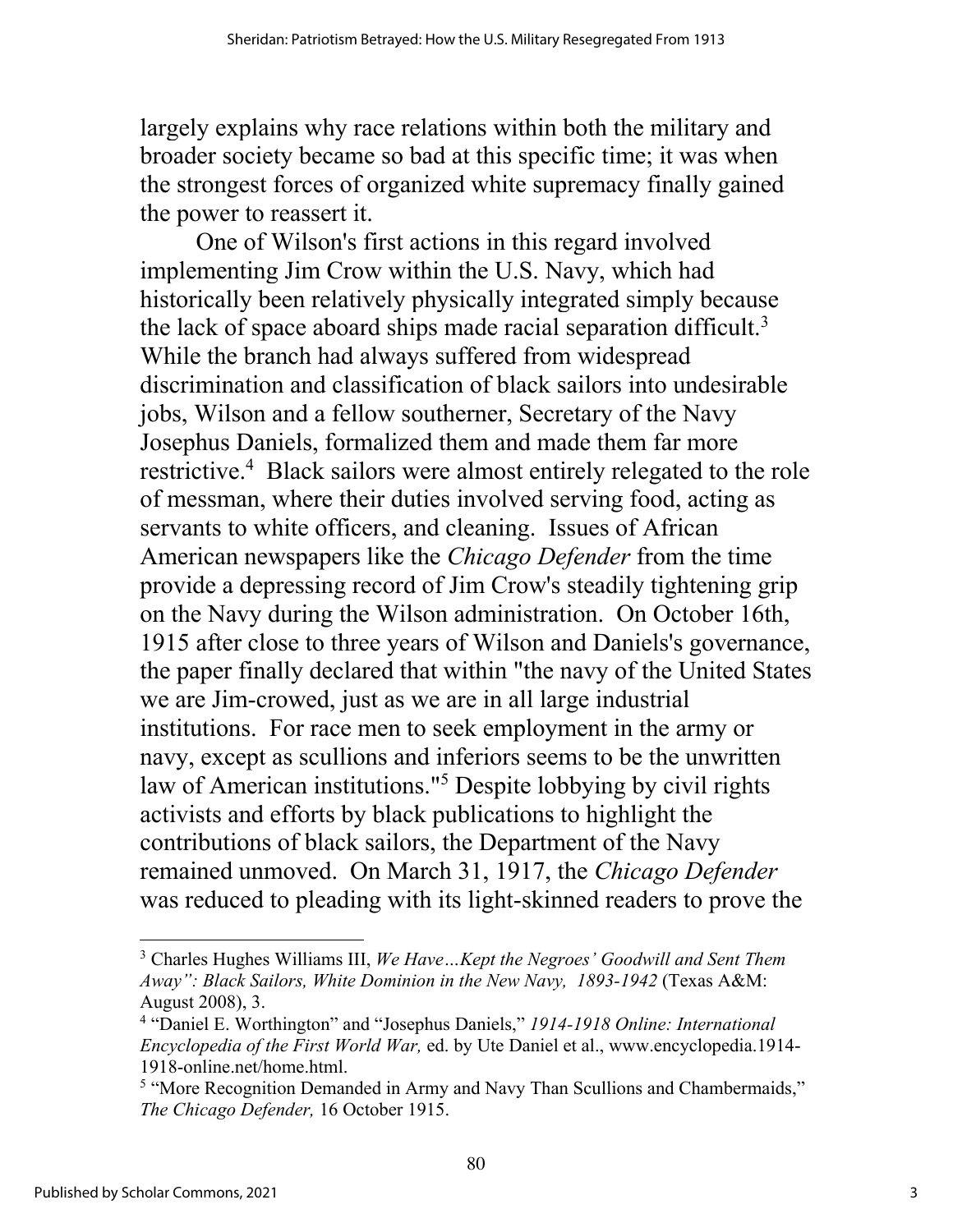capabilities of African Americans by passing as white and joining the Navy. It suggested that "it would please the entire race if those of you who can pass for white enlist by the thousands. In this case it is fair for you to deny your Race and get this education that is denied us..."6 Sadly, despite the efforts of the 10,000 black sailors who served in the Navy during World War I and many civil rights activists, the branch actually stopped recruiting black people entirely in 1922, and only desegregated with the rest of the military in 1948.7

Wilson's efforts to segregate the military did not end with the Navy. One of the most stomach-turning came when he sided with an insubordinate white officer to undercut and retire a man who might have been America's first black general. Colonel Charles Young was a highly regarded African-American officer in the U.S. Army with a stellar record of service when World War I began. He had been a trailblazer for his entire career, overcoming tremendous prejudice to become the third black graduate from West Point and serving with distinction in combat during the Spanish-American War and the U.S.'s expedition against Pancho Villa. An officer of his rank and seniority should have been a shoo-in for a brigadier general's stars amidst the massive expansion of the military during World War I. However, his career was derailed when a white southern officer, Lieutenant Albert Dockery, wrote to Secretary of War Newton Baker to vehemently object to serving under a black man. Baker initially rejected his request for a transfer and told him to resign if he could not serve under Colonel Young, but Wilson undercut him when several southern senators complained. In a 1917 letter to Baker, the President of the United States threw his support behind Dockery, expressing a truly bizarre amount of sympathy for a junior officer refusing to follow orders from his superior on the grounds of his race. Wilson stated, "I am afraid from what I have learned that there may be some

81

<sup>6</sup> "Pass for White and Join Navy Anyhow," *The Chicago Defender,* 31 March 1917.

<sup>7</sup> Regina T. Akers, "African Americans in General Service, 1942" (Naval Heritage and History Command, March 23, 2017).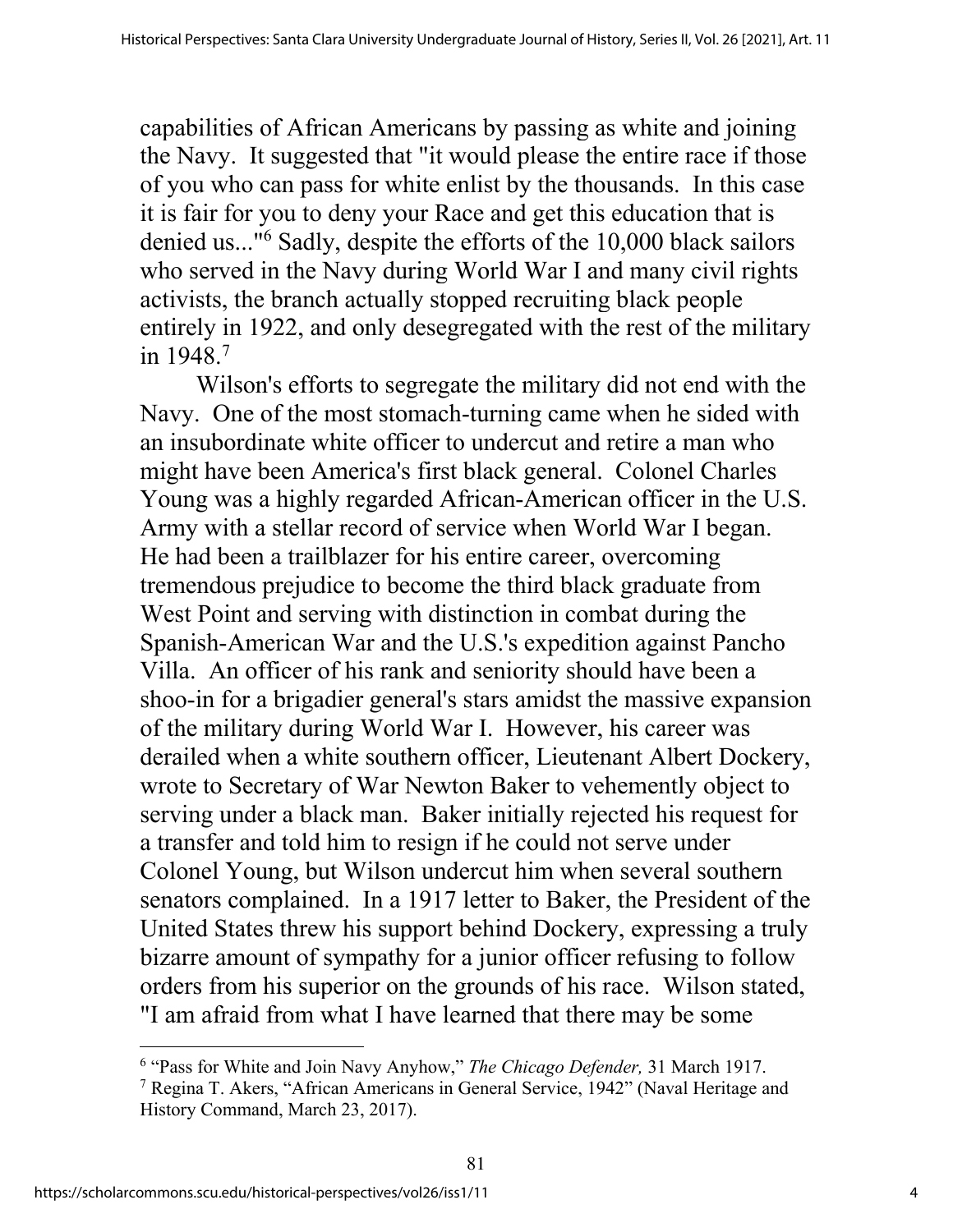serious and perhaps even tragical insubordination on Lieutenant Dockery's part if he is left under Colonel Young, who is a colored man. Is there or is there not some way of relieving this situation by transfering [sic] Lieutenant Dockery..."8

The intervention of the President in such a granular personnel matter was highly unusual, and within the context of Wilson's broader views and policies was likely read by Baker as a message to ensure no white officers served under Young. The Secretary of War apparently understood this subtext and told Wilson in a letter back that "The situation is, of course, very embarrassing, but I am endeavoring to meet it by using Colonel Young in connection with the training of colored officers for the new Army at Des Moines, Iowa."9 This assignment moved Young out of a combat posting and into a billet that did not require a general's rank. In addition, Baker wrote that the colonel was not in good health and would be examined to see if he could serve on active duty. In a suspicious turn of events, Young, a man who had ridden hundreds of miles through Mexico in pursuit of Pancho Villa in 1916, was found to supposedly be medically unfit due to high blood pressure.

Young fought the verdict desperately, pleading in a 1918 letter to Baker that "I feel as physically fit as I did during the hard service in Mexico...I believe myself wholly able to assume the work of organization, training, and leading troops in the field."<sup>10</sup> His struggle even gained the support of Theodore Roosevelt, who offered him command of a regiment in the volunteer division that he planned to organize. The former President stated in a sympathetic letter to the beleaguered officer that "there is not another man who would be better fit to command such a regiment than you would be." Nonetheless, Colonel Charles Young was

<sup>8</sup> Woodrow Wilson (WW) to Newton D. Baker (NB), 25 Jun. 1917, WWP1541, World War I Letters (WWIL), Woodrow Wilson Presidential Library & Museum, Staunton, Virginia (WWPLSV).

 $9$  NB to WW, 26 Jun. 1917, WWP21549, WWPLSV

<sup>&</sup>lt;sup>10</sup> Charles Young (CY) to NB, 26 Apr. 1918, W.E.B Du Bois Papers (MS 312). Special Collections of University Archives, University of Massachusetts Amherst Libraries (SCUAUMA).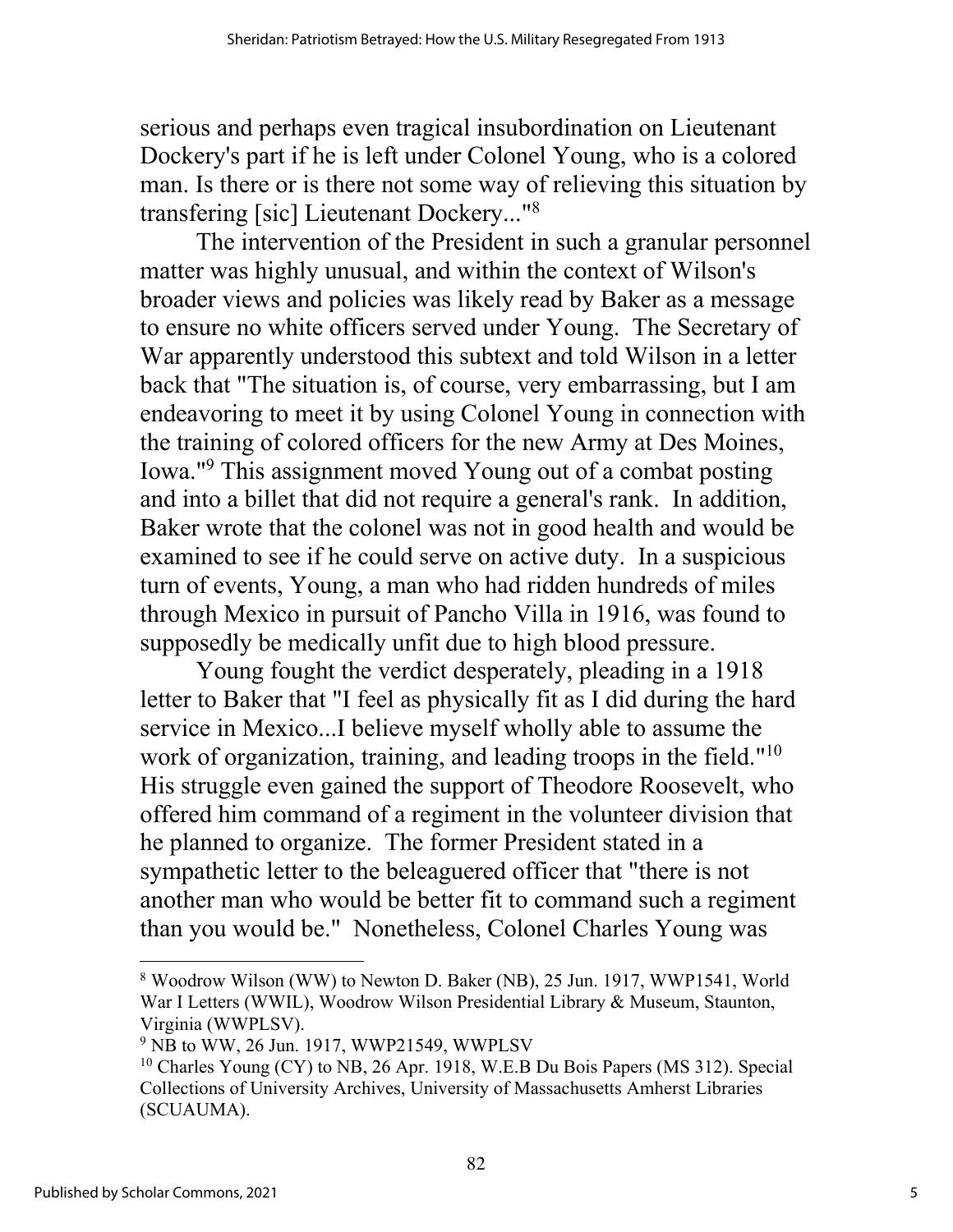eventually forcibly retired from the Army without being promoted or fighting in World War  $I<sup>11</sup>$ . The impact from Wilson's sabotage of his career was significant for the broader military. As the Army's highest-ranking black officer and the only serving black graduate of West Point at the time of World War I, Young was a nationally known figure. Promoting him to general, or even allowing him to serve in Europe as a colonel, would have been a powerful argument in favor of black troops' equal worth and a challenge to the racist views of much of the officer corps. By not doing so, Wilson ensured that no African American would be promoted to general for another generation; Benjamin Davis Sr. finally became the first black man to achieve the rank in 1940. Despite the matter directly involving only one man, Wilson's sidelining of the army's highest-ranking black officer had repercussions for military race relations that reverberated for decades.

World War I necessitated an enormous expansion of the U.S. military, particularly among the officer corps. The number of officers in the military grew from 5,000 men in 1917 to 200,000 by 1918, a forty-fold increase.<sup>12</sup> This new generation of military leaders commissioned during World War I had no experience working with black troops in any capacity and would go on to have a profoundly negative impact on military race relations. African Americans served in the conflict in proportion to their share of the population, accounting for about nine percent of the U.S. population in the 1910 census and 380,000 of the four million people that served in the Army during World War I. However,

**<sup>11</sup>** *Letter from Theodore Roosevelt to Charles Young*. Sagamore Hill National Historic Site. Roosevelt Digital Library. Dickinson State University.

<sup>12</sup> Arthur S. Link, *Woodrow Wilson and The Progressive Era 1910-1917* (University Digital Library: Harper & Brothers, 1954), 188; Edwin L Kennedy Jr., "Mass-Producing Leaders: WWI Army Needed a Lot of Officers—Quickly," *Association of the United States Army,* 19 Jun. 2017, https://www.ausa.org/articles/mass-producing-leaders-wwi.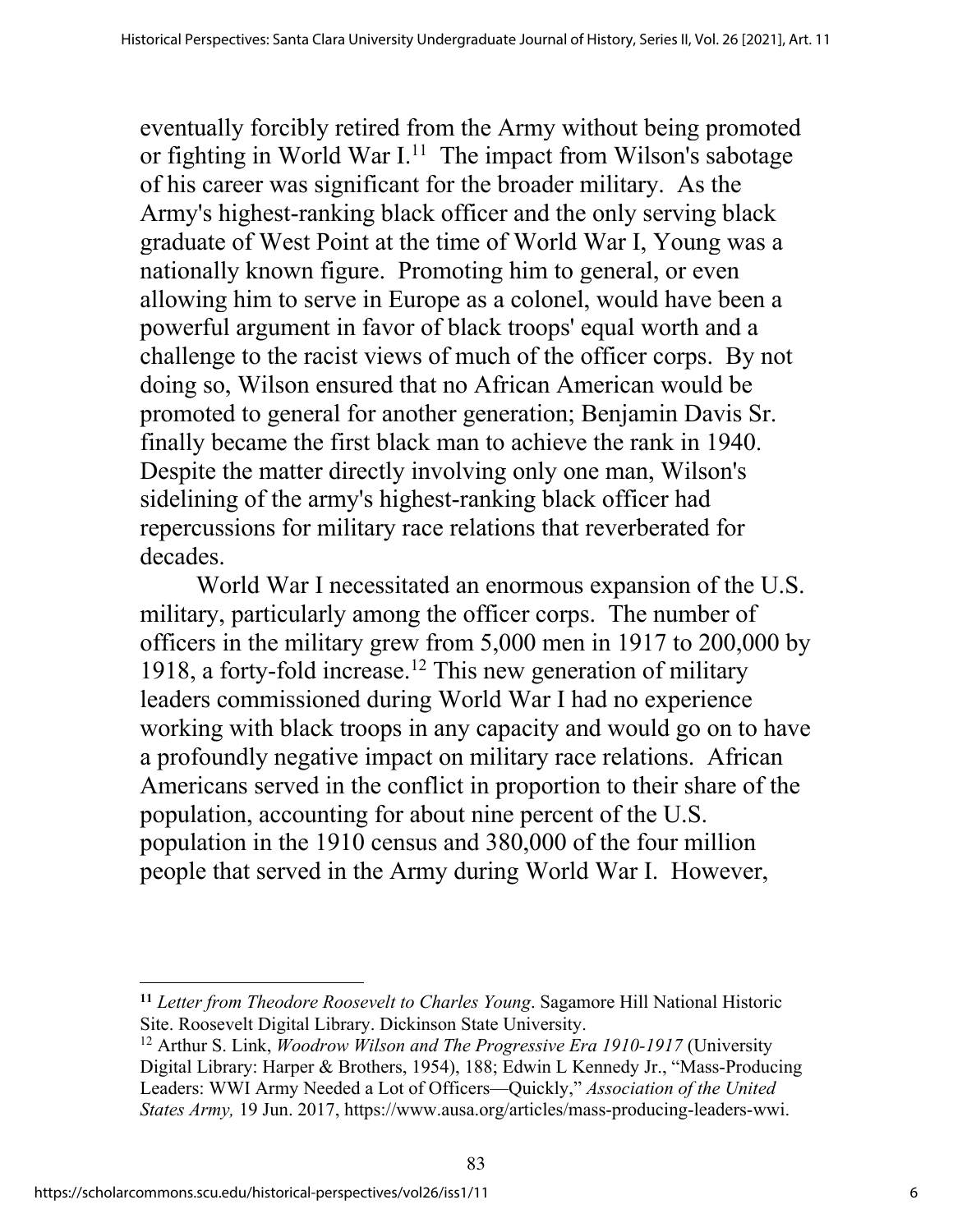they were severely underrepresented in the upper ranks.<sup>13 14</sup> Out of the 200,000 officers recruited, a total of 1,353, or about one half of one percent, were black.15 While this was a far greater amount of African-Americans than had ever previously held commissions, their numbers were too small to make an impression on the racist culture of the rest of the military, and they were generally segregated from the rest of the military, limiting their encounters with their white peers. As a result, the racism nearly universal among white officers of their generation went largely unchallenged.

Surprisingly, anti-blackness was actually less common among older, pre-World War I officers because many of them had actually commanded African American soldiers themselves. Four regiments of the pre-war U.S. Army, the 9th and 10th Cavalry and the 24th and 25th Infantry, were staffed by black enlisted men nicknamed "Buffalo Soldiers," who in turn were commanded by mostly-white officers. They served on the western frontier and were well-regarded, with a posting to one of the regiments being considered an honor for a young officer. While there had always been racists in uniform who despised their presence, commanders who saw their discipline, motivation, and competence firsthand gained a respect for them that is recorded in many of their letters, reports, and diaries. One example was Chaplain George G. Mullins, a white officer who served in the 25th Infantry Regiment. As part of his duties, he was charged with writing reports to the Army Adjutant General assessing the discipline, morale, and competence of the unit. He spoke of the black enlisted men in glowing terms within these documents, recording in January 1877 that despite the brutal conditions of the Texas frontier town they

<sup>&</sup>lt;sup>13</sup> Campbell Gibson and Kay Jung, "Historical Census Statistics on Population Totals by Race, 1970 to 1970, and by Hispanic Origin, 1970-1990, for the United States Regions, Divisions, and States" (Washington D.C.: U.S. Census Bureau, September 2002), 19. <sup>14</sup> Richard Goldenberg, "African-American Troops Fought to Fight in World War I" (U.S. Department of Defense, 1 Feb. 2018) www.defense.gov.

<sup>15</sup> Jami L. Bryan, "Fighting for Respect: African-American Soldiers in WWI" *National Museum of the U.S. Army* (Washington D.C.: n.d.) https://armyhistory.org.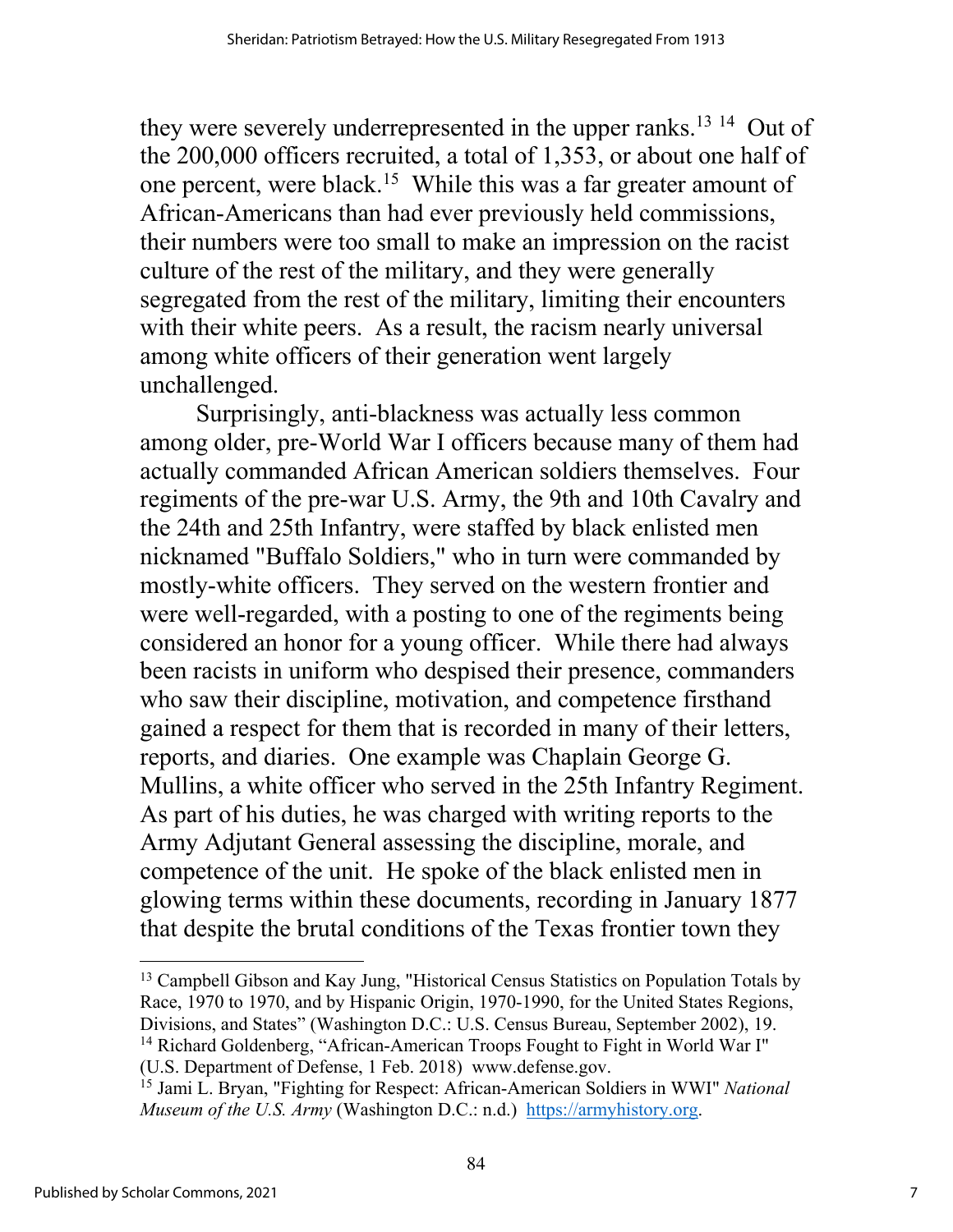were posted in, his men "present the appearance of being as thoroughly drilled and disciplined as the circumstances will permit" despite "having had to really learn 'arts military' under trying difficulties."16 Mullins further praised in the letter how "at the beginning of last month, of the whole number of enlisted men (325) in the 25th regiment only three were under arrest or in confinement."

The lack of desertion or crimes that Mullins praised made a particular impression on other white officers who worked with the unit. Easily available liquor and the desolation of postings in the American West, coupled with the ease of desertion given its vast expanses, meant that many units on the frontier often had severe problems with discipline and retention. The segregated regiments, however, were better than most. Colonel George Andrews, the commander of the 25th Infantry Regiment, noted in an 1880 report to his superiors that in his unit, "during the last five years, there have been fewer desertions, fewer men in confinement, and less court martial cases than in any other regiment serving in the Department."<sup>17</sup>

Beyond just their discipline, the courage and skill that the Buffalo Soldiers displayed under fire was revered even by white southern soldiers during the Spanish-American War. One such man, when interviewed by a war correspondent from the *New York Evening Post*, remarked that, "If it had not been for the Negro Calvary the Rough Riders would have been exterminated. I am not a Negro lover. My father fought with Mosby's Rangers, and I was born in the South, but the Negroes saved that fight..."<sup>18</sup> Even more incredibly given the attitudes of the time, their performance in Cuba stood out enough to spark public support from white

<sup>&</sup>lt;sup>16</sup> George G. Mullins (GM) to Adjutant General (AG), 1 Jan. 1877, Fort Davis, Texas. Quoted in Frank N. Schubert, *Voices of the Buffalo Soldiers* (Albuquerque, NM: University of New Mexico Press, 2003), 86.

<sup>&</sup>lt;sup>17</sup> George Andrews (GA) to Assistant Adjutant General (AAG), 22 Mar. 1880, San Antonio, Texas. Quoted in Schubert, *Voices*, 110.

<sup>18</sup> Edward Jewitt Wheeler et al., "The Negro as a Soldier," *Literary Digest* 17 (1898), 248.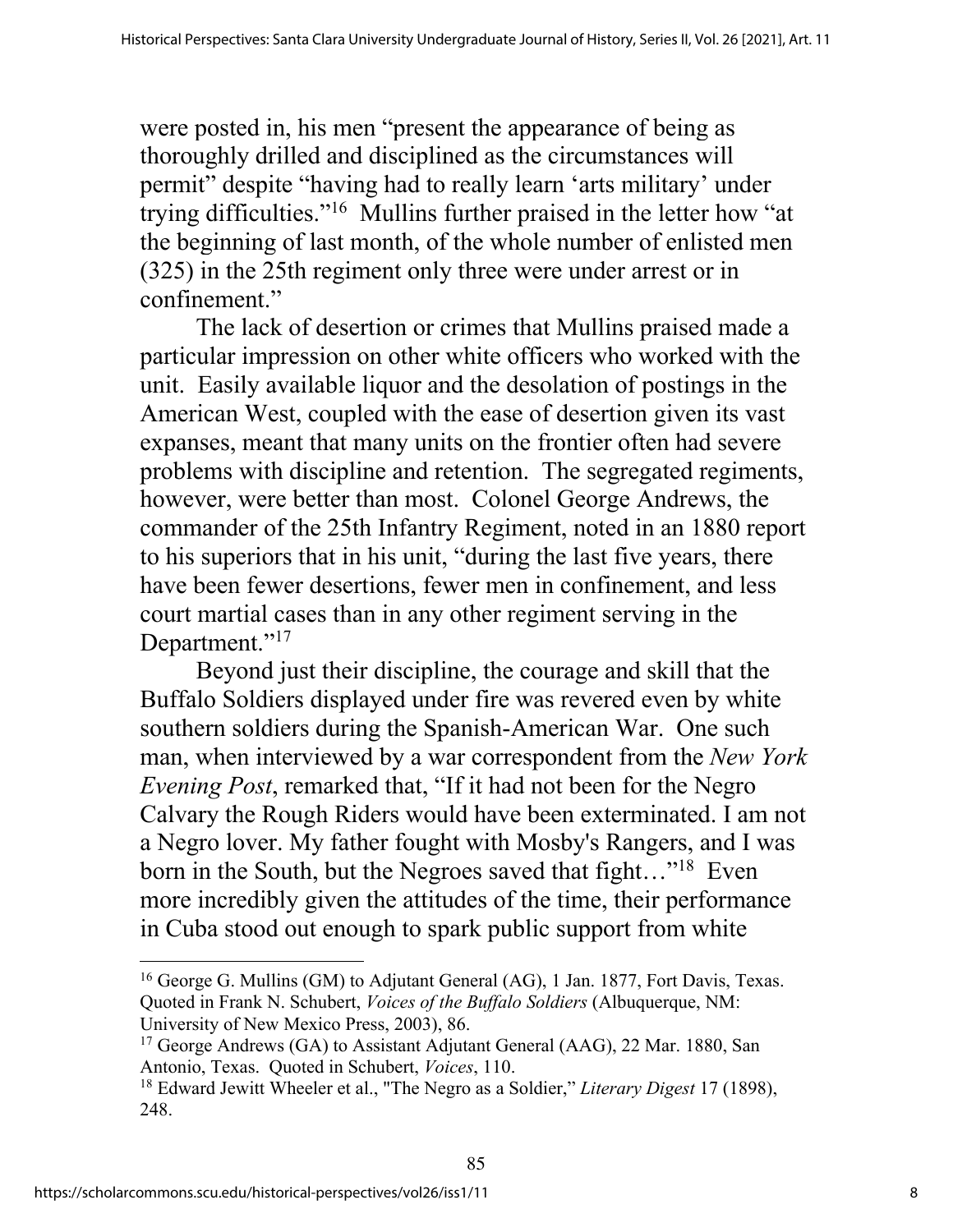generals for the widespread commissioning of black officers. In a letter to the *New York Independent*, General Thomas J. Morgan simply said that, "If the negroes are competent, they should be commissioned. If they are incompetent, I believe they should not be trusted with the grave responsibilities attaching to official position. I believe they are competent."19

Further plaudits for their accomplishments came from none other than John "Black Jack" Pershing, the commander of all U.S. forces in France during World War One and a former cavalry troop leader in the segregated 10th Cavalry Regiment. Pershing's nickname was originally "N—r Jack," an epithet given to him by racist cadets at the Virginia Military Institute for his outspoken praise of the black men he commanded and later softened by the media when he became famous.<sup>20</sup> He would speak fondly of his time in the 10th throughout his life and credit it for his later success, stating in the foreword of a regimental history published in 1921 that, "as I look back I can but feel that the association with the splendid officers and men of the 10th Cavalry were of the greatest value to me."21 The influence of these officers was sufficient in the pre-World War I era to gain their men respect from the military and to preserve their right to serve in combat units where promotions and conditions were about as good as in comparable white units.

The new generation of World War I-era officers, however, made their sharply different feelings clear in the documents, interviews, and letters that they left behind. They had never worked with black troops. As a result, they never had the prejudice they brought with them from contemporary American society challenged, nor saw a need to reconsider their views since

<sup>&</sup>lt;sup>19</sup> Thomas J. Morgan (TJM) to the New York Independent (NYI), 1898. Ouoted in "The Negro as a Soldier," *Literary Digest,* volume 17 (Lafayette Place, New York: Funk & Wagnalls Co., 1898), 248.

<sup>20</sup> Richard O'Connor, "'Black Jack' Of The 10th'" *American Heritage* 18, no. 2 (February 1967).

<sup>21</sup> Edward L. N. Glass, *The History of the Tenth Cavalry, 1866-1921* (1921), Foreword.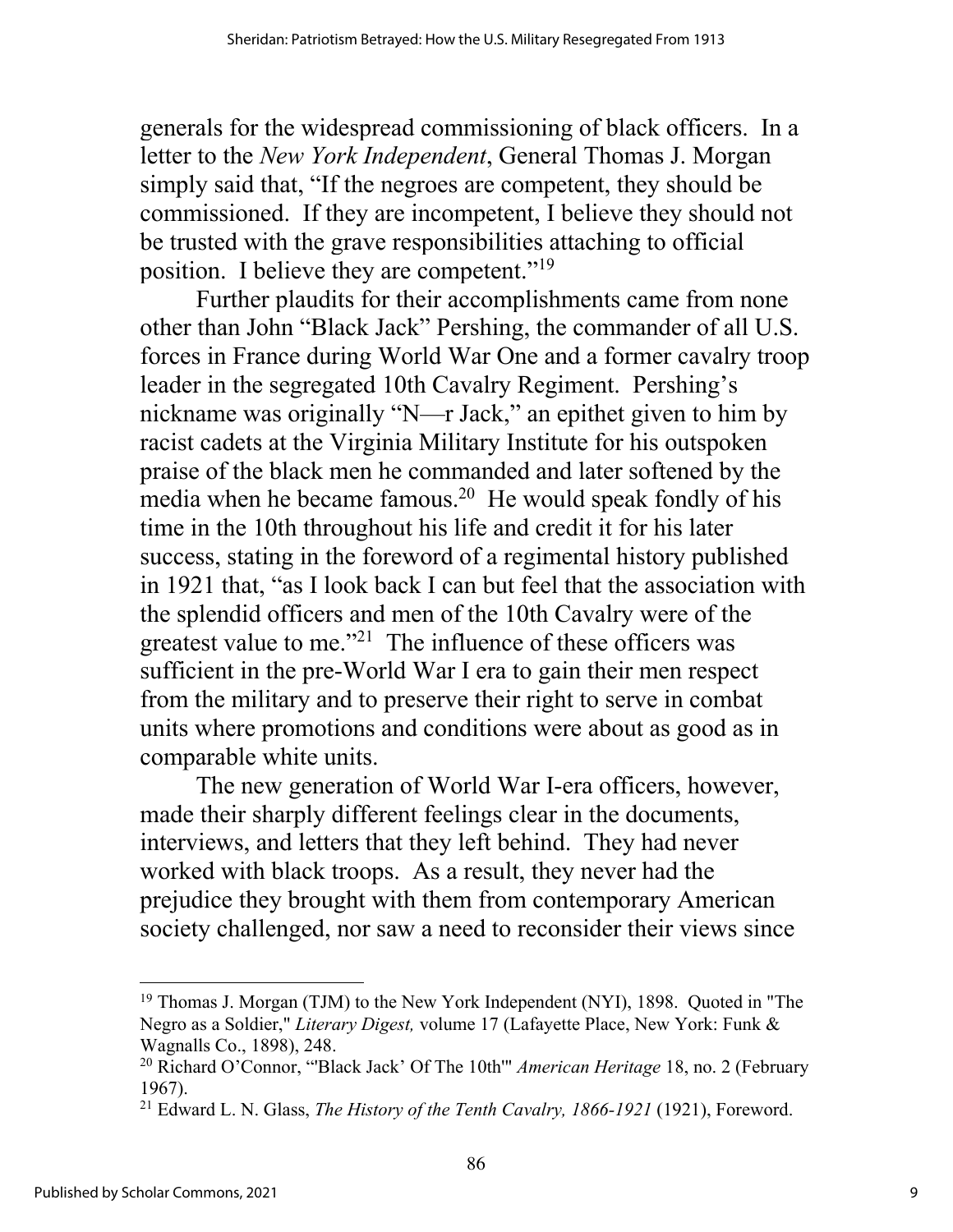they never had any experiences that could have chipped away at them. A man who would become notorious to history as one of the most racist officers in the U.S. Army, Edward Almond, was an excellent example of how this group of leaders viewed African American soldiers. He began his military career in 1916 and viewed them with contempt for his entire time in uniform. In a taped interview given in 1953 after he had retired as a lieutenant general, Almond stated his belief that, "the white man… is willing to die for patriotic reasons. The Negro is not. No white man wants to be accused of leaving the battle line. The Negro doesn't care…People think that being from the South we don't like Negroes. Not at all. But we understand his capabilities. And we don't want to sit at the table with them."<sup>22</sup> Sadly, he was far from alone in his worldview.

In 1925, the Army War College published a study titled *The Use of Negro Manpower in War* that purported to be based on objective reviews (by all-white officers) of African-American performance in combat. It found that, "the Negro does not perform his share of civil duties in time of peace in proportion to his population. He has no leaders in industrial or commercial life. He takes no part in government. Compared to the white man he is admittedly of inferior mentality. He is inherently weak in character."23 The author of this report, then-Major Brehon B. Somervell, entered the Army in 1914.<sup>24</sup> Like Edward Almond, he retired as a general and spent his career turning his prejudices into Army policy. *The Use of Negro Manpower in War* would define the Army's official view of black troops until well into World War II.

<sup>&</sup>lt;sup>22</sup> Edward Almond (EA) to Lee Nichols (LN), Nov. 1953. Quoted in Solace Wales, "Racist 92nd Performance Report."

<sup>23</sup> H.F. Fly (HFF), to Chief of Staff (CS), 10 Nov. 1925. Quoted in *The Use of Negro Manpower in War* (U.S. Army War College, 1925), 2.

<sup>24</sup> Hank H. Cox, *The General Who Wore Six Stars* (Lincoln, NE: University of Nebraska Press, 2018), 189.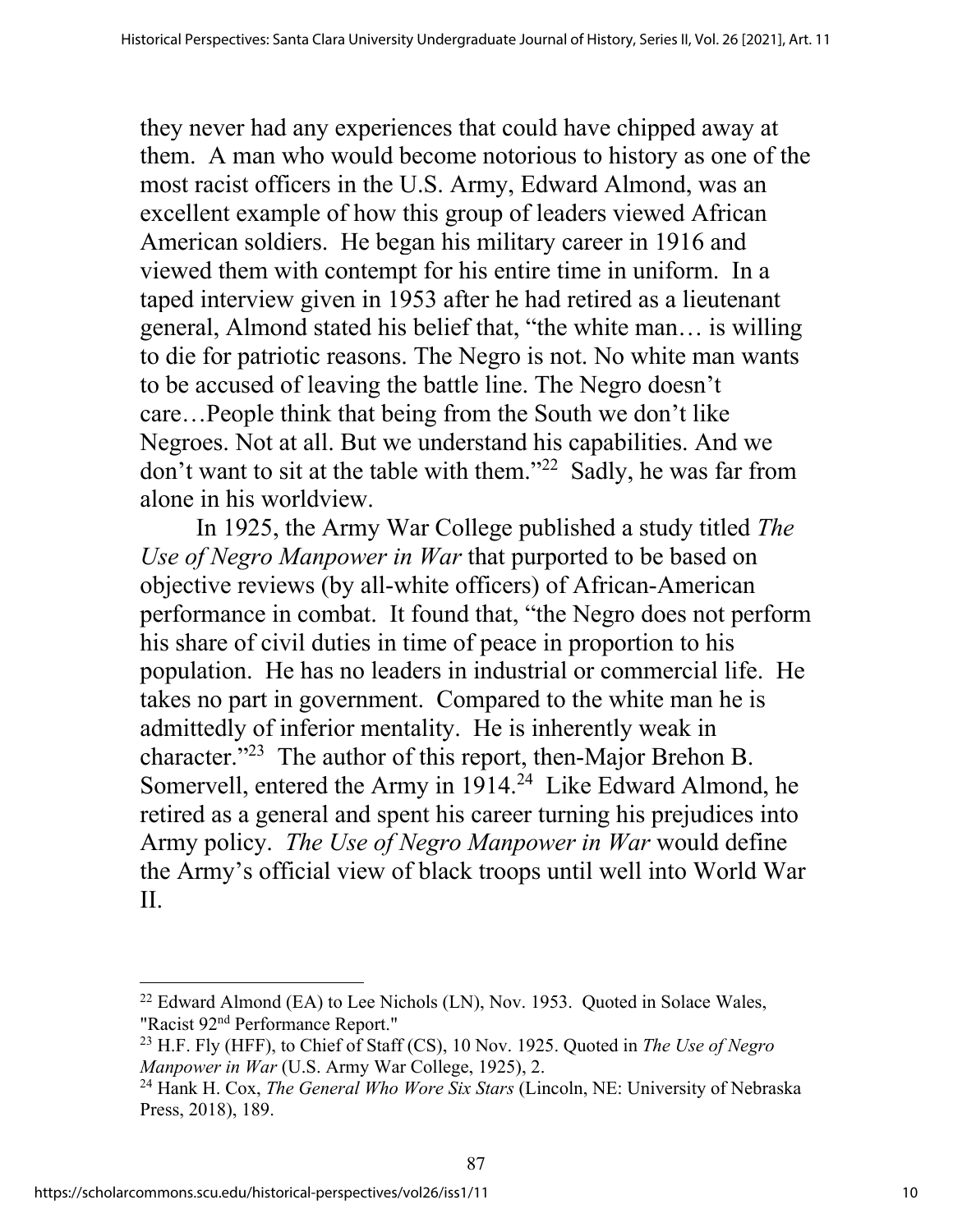Further demonstrating that the racist beliefs of most white officers commissioned during World War I came from lack of experience with black troops is the fact that one subset of those officers championed their cause: the minority that actually commanded them. Hamilton Fish III, the scion of a New York political dynasty and a cousin of Franklin Delano Roosevelt's, was one such leader. Commissioned into the National Guard as a captain in 1917, Fish received command of a company of the 369th Infantry Regiment in France, known to history as the Harlem Hellfighters.25 Fish wrote to his father in April 1918 that he was deeply impressed by his regiment and the African American men that he commanded. He wrote, "I am a great believer in the fighting quality of the educated American Negro, provided he is well led. If the regiment does not make a splendid record, it will be the fault of the officers."<sup>26</sup> Despite the paternalism of his statement, it is worth noting that the officers he spoke of were largely white, the implication being that he considered the performance of the black enlisted men to be excellent. Fish would serve with distinction, earning the Silver Star in France, and he would carry his respect for the black soldiers he commanded with him for his entire life. While in Congress during World War II, he would play a key role in helping to desegregate the military, the opposite of men like Edward Almond and Brehon B. Somervell, who never served with black soldiers in such a capacity.

Colonel Arthur W. Little shared Fish's sentiments. He was a white officer who entered the military in 1917 and served in the 369th as a battalion commander with the rank of major.<sup>27</sup> In his 1936 regimental history *From Harlem to the Rhine*, he recorded the unit's feats in France and praised the African American men

**<sup>25</sup>** Accession No. 13721-83, Adjutant General's Office, Abstracts of National Guard Service in World War I, 1917-1919, Box 12, Volume 39, Fish, Hamilton, Jr. https://digitalcollections.archives.nysed.gov/index.php/Detail/objects/38291.

<sup>&</sup>lt;sup>26</sup> Hamilton Fish III (HFIII) to Hamilton Fish II (HFII), 1917-1919, France, accessed 8 Apr. 2018, New York State Archives (NYSA).

<sup>27</sup> Arthur West Little, *From Harlem to the Rhine* (Covici, Friede; First Edition, 1 Jan. 1936), 1.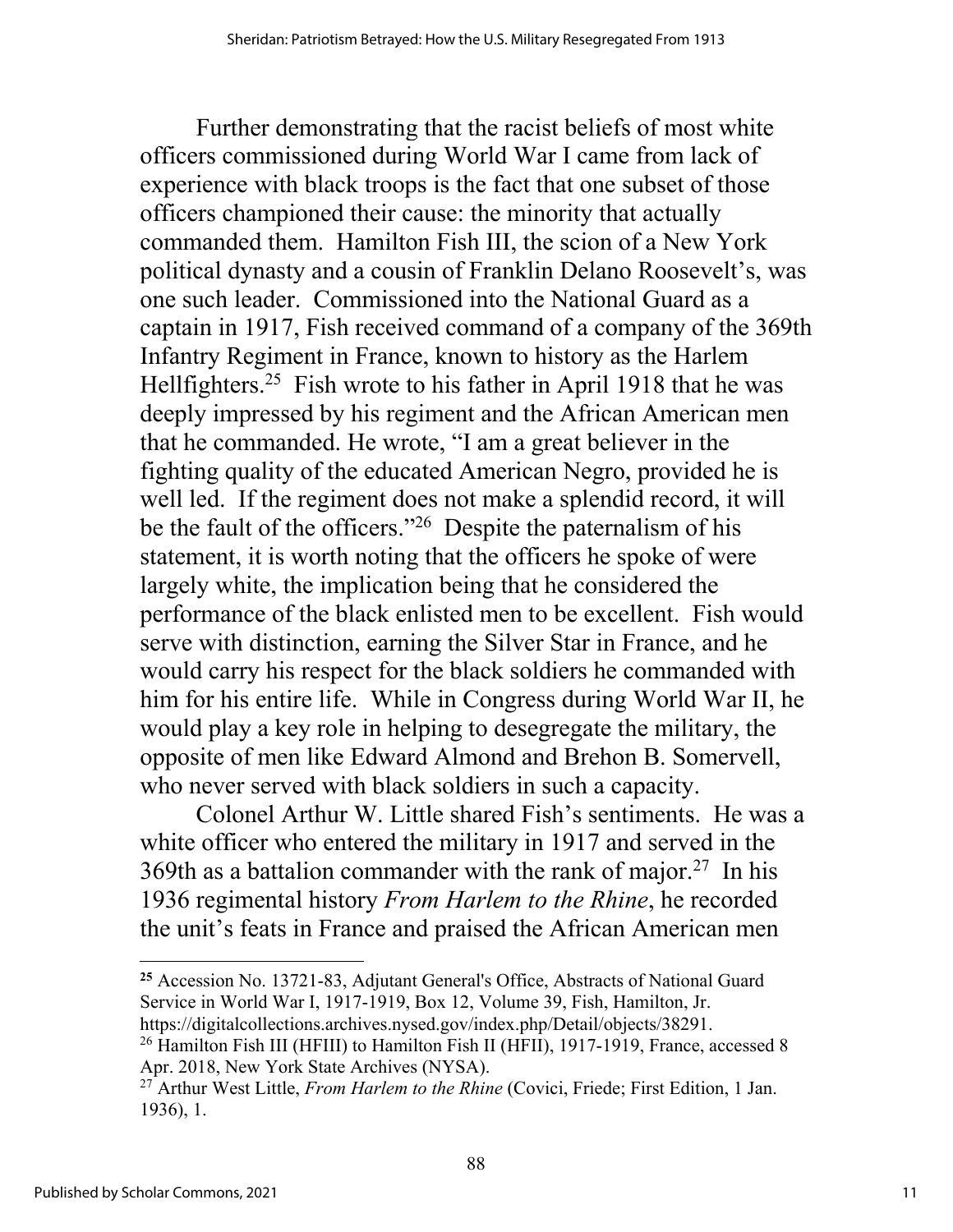that he commanded. In its foreword, he proclaimed that, "A regiment of colored men, properly organized and officered, is a great regiment—for fighting or for any duty."28 While Little and Fish were only two examples, there were many others who agreed with them on the fitness of African Americans for service in combat. Most white officers with the common experience of commanding black soldiers in combat seem to have come away from the experience with an undying respect for their accomplishments and worth, even if they were in the predominantly bigoted class of officers commissioned during the 1914-1918 period. In this, they were similar to the older generations of officers who had led Buffalo Soldiers in the American West and in Cuba. When contrasted, the very different attitudes of commanders who led units like the Harlem Hellfighters show that the bigotry of most World War I-era new officers was caused by ignorance that in turn stemmed from lack of experience with black soldiers.

Sadly, despite the efforts of men like Little and Fish, African Americans were with few exceptions removed from combat units after World War I because of persistent racist beliefs about their fitness for combat that were written into policy by prejudiced officers like Somervell and Almond. While the integration of the military stopped actively going backward in 1939 as World War II loomed, black soldiers were relegated mainly to logistical and support roles in that conflict. Casualty figures show the thoroughness of the segregation that they implemented. Out of the 407,316 Americans killed in World War II, only 708 were African American.<sup>29 30</sup> While none would disagree that it would have been better had both figures been zero, the wide disparity nonetheless

 $28$  Ibid, xi.

<sup>29</sup> "Research Starters: US Military by the Numbers." *National WWII Museum.* https://www.nationalww2museum.org/ ; Micheal Clodfelter. *Warfare and Armed Conflicts: A Statistical Reference to Casualty and Other Figures, 1500-2000* (University of Michigan: McFarland, 2002), 584.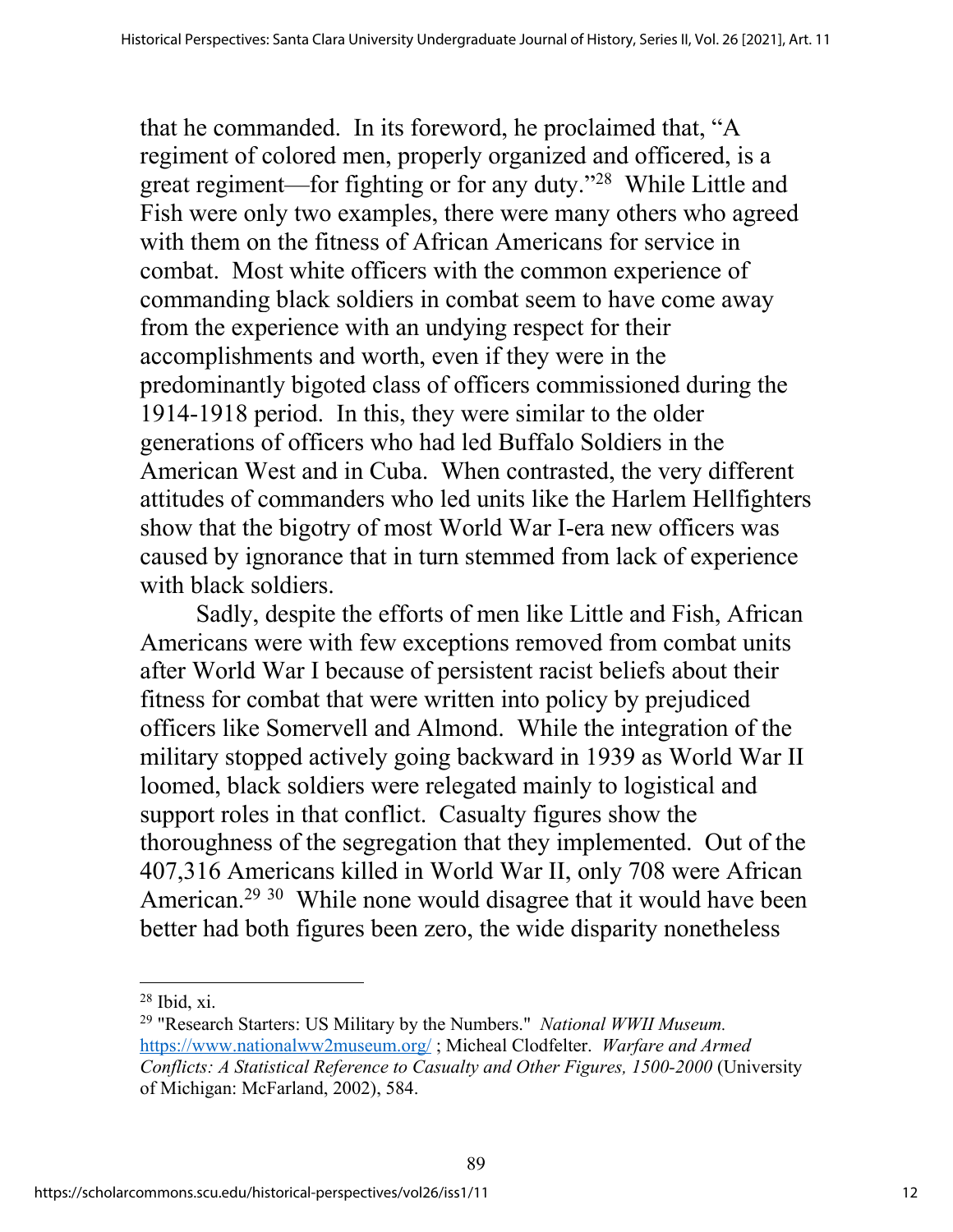demonstrates how completely the military resegregated during this period.

A final and hugely significant factor in the resegregation of the military was white society's fear of black veterans. During World War I, there was widespread fear among white Americans that African Americans with military training would use it to violently oppose the system of white supremacy they faced at home, and that it would convince them they had earned the right to advocate for their equality. Senator James K. Vardaman from Mississippi made this case on the Senate floor in remarks reported in his publication *Vardaman's Weekly* in 1919. He warned, "Impress the Negro with the fact that he is defending the flag, inflate his untutored soul with military airs, teach him that it is his duty to keep the emblem of the nation flying triumphantly in the air—it is but a short step to the conclusion that his political rights must be respected."31 His sentiments were widely shared, and they manifested a year after the war ended in a campaign of anti-black violence and lynchings meant to reassert white supremacy, which would become known as the Red Summer of 1919. A typical example of the abhorrent actions that defined this period can be found in a newspaper report from Gadsden, Alabama describing the lynching of three black men that took place in September of 1919. The article in *The Gadsden Times* matter-of-factly reports that Miles Phifer and Robert Croskey, "negro ex-soldiers, were taken from three deputies by a small band of masked men and lynched at 4 o'clock Monday afternoon about four miles from Montgomery." It further states that "Phifer was dressed in the regulation uniform of the United States army."32 The two men were accused of attacking white women, an accusation often falsely deployed against black men in the south, and the fact that "masked men" kidnapped them strongly implies the murders were

<sup>31</sup> James K. Vardaman, *Vardaman's Weekly* 11, No. 33, 24 Apr. 1919 (Jackson, Mississippi).

<sup>&</sup>lt;sup>32</sup> Associated Press, "Three Negroes Are Lynched in Montgomery" 30 Sep. 1919, (Gadsden, Alabama: Gadsden Press).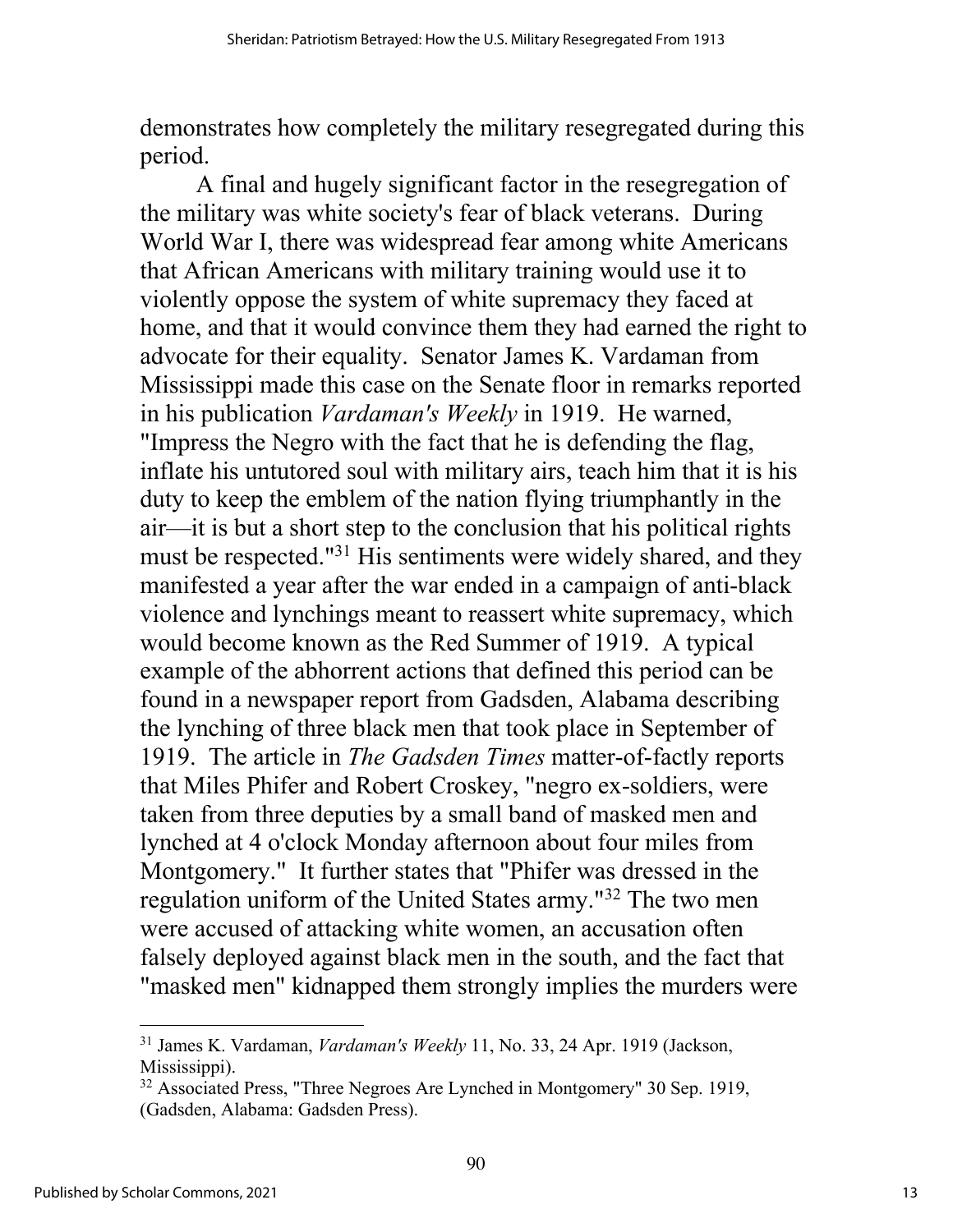committed by the Ku Klux Klan, which enjoyed a national resurgence in the late 1910s and 1920s.

These fears did not solely affect black veterans who had separated from the military, but also ones who remained on active duty as well. In the wake of World War I, the new generation of officers commissioned in 1914-1918 whose racism is previously discussed increasingly came to believe that having black people in the military in any capacity was a mistake, particularly in any combat capacity.33 As a result, in addition to the insult of African-American troops who remained being relegated to menial, noncombat roles, many found themselves simply pushed out of the military or prevented from joining at all. The Navy ended new enlistments of black sailors and received political authorization to begin recruiting Filipino sailors, who were not even American citizens, to fill the messman positions that they had previously held.<sup>34</sup> The Army, too, pared down black enlistments with the exception of the old Buffalo Soldier regiments, which were downsized and assigned non-combat duties. By 1941, out of 1.8 million troops on active duty, fewer than 4,000 were African American.<sup>35</sup> <sup>36</sup> Only universal conscription with the outbreak of World War II ended their shunning.

In all of American history, few examples as the U.S. military in the interwar period demonstrate quite so clearly how hard-won civil rights gains can be lost again. Progress is neither linear nor inevitable. While it may be easy to blame Woodrow Wilson's policies for the resegregation of the armed forces that took place from 1913 to 1939, he was not the sole cause. Racism gained new power at every level in the United States during this time as forces of white supremacy suppressed temporarily by Reconstruction and

**<sup>33</sup>** H.F. Fly (HFF) to Chief of Staff (CS), 10 Nov. 1925, Franklin D. Roosevelt Presidential Library and Museum (FDRPLM).

<sup>34</sup> Charles Hughes Williams III., 83.

**<sup>35</sup>** "Research Starters: US Military by the Numbers" and "African Americans in World War II." National WWII Museum, www.nationalww2museum.org.